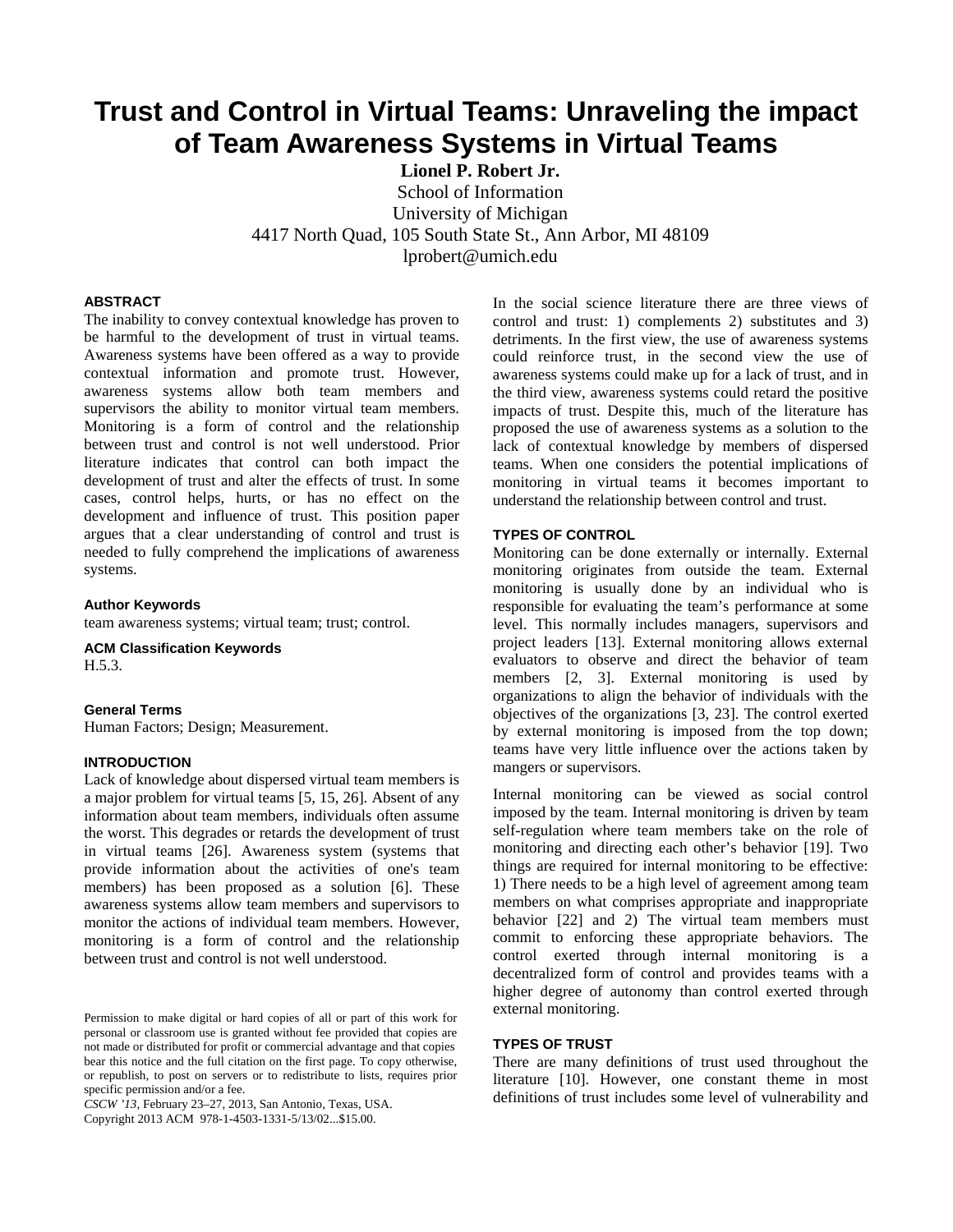expectation [10, 21, 20]. Individuals are vulnerable to the actions of others and generally expect that they will not be violated. There are at least two types of trust. One, cognitive trust which is a competency based trust, and affect trust which is an emotionally based trust [16, 17, 18, 21]. Competency based trust is grounded in rationality while emotional based trust is derived from affect feelings of closeness [21]. Both types of trust have been found to promote positive team behaviors needed to effectively accomplish work [10, 21, 20].

# **VIEWS ON CONTROL AND TRUST**

Although trust and controls are two mechanisms used to direct team behaviors, their relationship is not fully understood [11]. In fact, despite various attempts across multiple disciplines, no body of research has yielded a consistent pattern of empirical evidence regarding the relationship between trust and control [11]. The current literature about their relationship can be divided into three views: substitutional, complementary and detrimental [8, 24]. In the substitutional view, scholars view trust and controls as opposite ends of a similar spectrum. Teams can rely on either controls or trust, but not both. This view proposes that as controls increase the need and influence of trust decreases and vice versa. The second  $v_{1}v_{\text{w}}$ ,  $u_{1}v_{\text{w}}$ complementary view, proposes that the two concepts are reinforcing. That, in fact, increases in controls not only increased trust but also increased the importance of trust. Controls provide a "track record for those who perform well" [8, pp. 501] and as a result should increase trust. The third view is that the two are mutually destructive. That once controls are used it signals distrust and any effort to monitor or direct others should reduce the level of trust and the team's reliance on trust [9, 24].

# **RELATION BETWEEN CONTROL AND TRUST IN VT**

This paper proposes that the impact of controls on trust is dependent on the type of trust and the type of control. This paper proposes that the type of control: internal versus external and the type of trust: cognitive versus affect may help determine when which view of trust and controls will play out. In other words, whether or not awareness systems help or hurt is dependent on the type of trust and who does the monitoring. This means that the impact of awareness systems can have complex consequences for trust in virtual teams.

# **THE IMPACTS OF AWARENESS SYSTEMS**

The literature currently has three conflicting views of the relationship between control and trust in virtual teams [1, 4, 8, 9, 14, 24]. Despite the lack of consensus about the relationship of control and trust, team awareness systems and other forms of virtual controls are being introduced in virtual teams and other virtual collaborative contexts [12]. Therefore, it becomes increasingly important to determine how controls, like monitoring, impact trust in virtual teams. This position paper proposes that research should be

conducted to reconcile the three views on trust and control in virtual teams. In addition, this paper proposes that one key to understanding this relationship is drawing distinctions between the type of trust and control.

### **SHORT BIOGRAPHY AND MOTIVATION**

I am currently an Assistant Professor of Information at the University of Michigan, Ann Arbor, School of Information. I was a BAT doctoral fellow and KPMG scholar at Indiana University where I completed a Ph.D. in Information Systems from Kelley School of Business and minored in Social Informatics through the Center for Social Informatics. I have published in the *Information Systems Research*, *Journal of Management Information Systems* and *IEEE Transactions on Professional Communication* as well as in various conference proceedings. I also written a book entitled *Social Capital and Knowledge Integration in Virtual Teams*. My research focuses on team collaboration through virtual environments. In particular, I have published several papers on the topic of trust in virtual teams. My motivation for attending the workshop is to engage with an interested audience on the topic of trust in virtual teams.

### **REFERENCES**

- 1. Bijlsma-Frankema, K. and Costa, A.C. Understanding the Trust-Control Nexus. *International Sociology* 20, 3 (2005), 259-282.
- 2. Bonner, J.M., Ruekert, R.W. and Walker, O.C. Upper Management Control of New Product Development Projects and Project Performance. *Journal of Product Innovation Management* 19, 3 (2002), 233–45.
- 3. Challagalla, G.N. and Shervani, T.A. Dimensions and Types of Supervisory Control: Effects on Salesperson Performance and Satisfaction, *Journal of Marketing*, 60, 1 (1996), 89-105.
- 4. Costa, A.C. and Bijlsma-Frankema, K., 2007. Trust and Control Interrelations: New Perspectives on the Trust Control Nexus. *Group & Organization Management* 32, 4 (2007), 392-406.
- 5. Cramton, C.D. The mutual knowledge problem and its consequences for dispersed collaboration. *Organization Science* 12, 3 (2001), 346–371.
- 6. Dabbish, L. and Kraut, R. Awareness Displays and Social Motivations for Coordinating Communication. *Information Systems Research* 19, 2 (2008), 221-238.
- 7. Das, T.K. and Bing-Sheng Teng. Between Trust and Control: Developing Confidence in Partner Cooperation in Alliances. *Academy of Management Review* 23, 3 (1998), 491-512.
- 8. Das, T. K. and Teng, B. S. Trust, control and risk in strategic alliances: An integrated framework. *Organization Studies* 22, 2 (2001), 251-283.